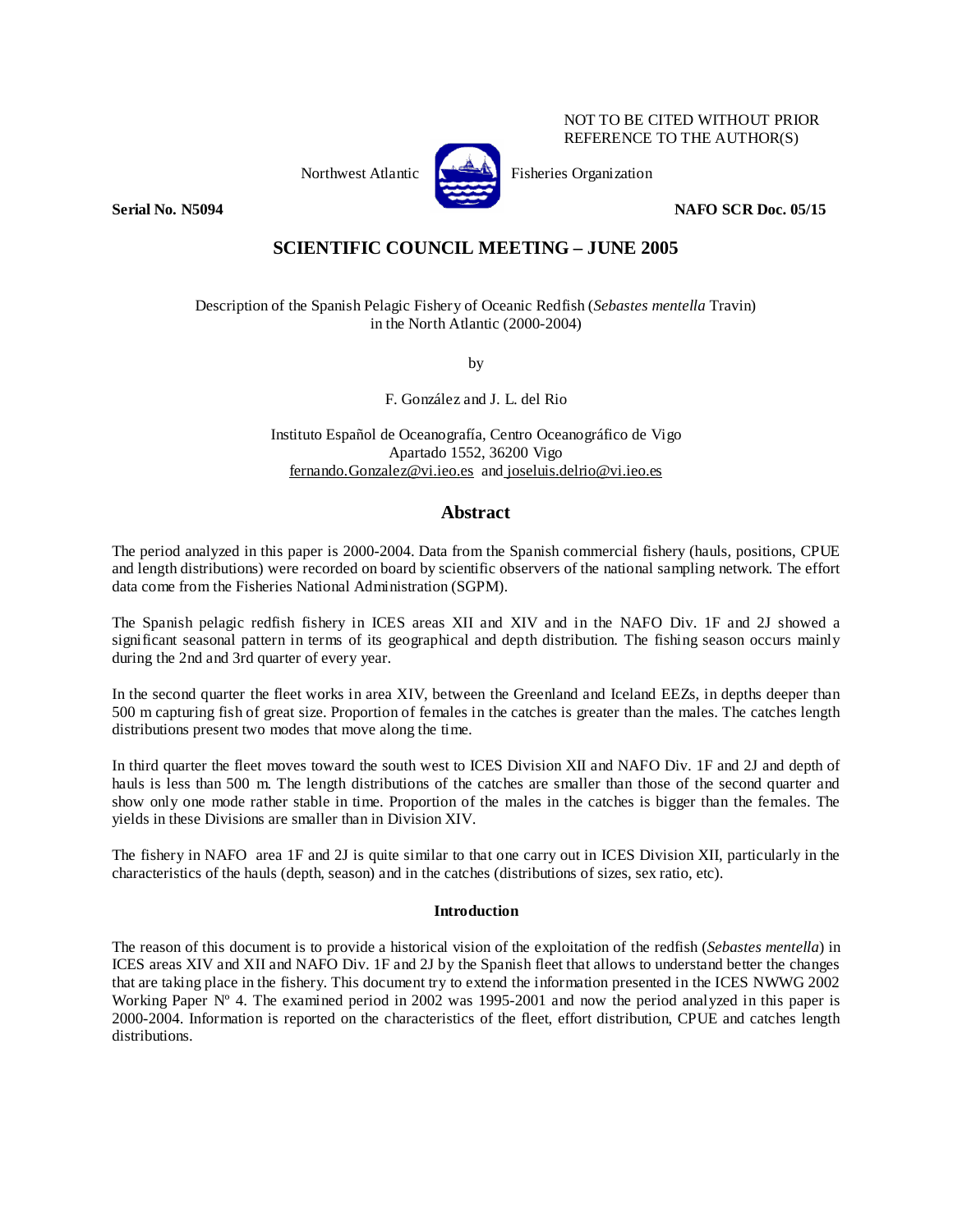### **Material and Methods**

Data from the Spanish commercial fishery (hauls, positions, CPUE and length distributions) were recorded on board by scientific observers of the national sampling network. Data records were characterised by the vessel, date, depth and division and they were available in tow-by-tow basis. The analysed CPUE data were not standardised. The effort data come from the Fisheries National Administration (SGPM).

It must be noted that the scientific observer coverage is not the 100% of the fishing effort. The percentage coverage by the sampling network varies every year (Table 1). Despite the level of sampling coverage, the data are thought to be representative of the whole fleet.

#### **Results**

#### **Effort**

Table 1 shows the total effort, the percentage of the total effort and the observed effort by quarter. The total effort and their distribution by quarters is more or less constant between 2000 and 2003. In this period total effort is about 500 fishing days each year and the distribution by quarters is 75% in the second quarter and 25% en the third quarter. The effort in the first and fourth quarter is occasional and very low. Effort in 2004 increase in more than 150 fishing days, and most of this increase was carried out inside of the Greenland ZEE in the third quarter.

Table 2 shows the effort distribution by Division, year and depth stratum, practically all the effort in Division XIV was carried out deeper than 500 m. in all year analyzed and in Divisions XII, 1F and 2J the effort was carried out less than 500 m.

Table 3 presents the percentage of the effort by year, quarter and Division, we can observe, for all years, that effort in the first half of the year is carry out in ICES Division XIV and in the second, the effort is distributed in all Divisions (1F, 2J, XII and XIV). The effort distribution by Divisions is more or less constant for the period 2002- 2002, about 75% of the effort was carried out in Div XIV and 25% in Division XII and less than 5% in NAFO Div 1F and 2J. In 2003 the effort in Div XII was low (5%) and in NAFO area increased (10%). In 2004 the effort carried out in NAFO Div 1F was increased until 21%, most of this increase was carried out inside of the Greenland ZEE (Div. 1F).

Summarizing, in the period 2000-2004, the effort distribution showed a significant seasonal pattern in terms of its geographical and depth distribution. Most of the effort is usually carried out during the second and third quarter of every year. During the second quarter, the effort is carried out in international waters of ICES Division XIV between the Greenland and Iceland EEZs in depth deeper than 500 m. In third quarter the fleet moves toward the south west to the ICES Division XII and NAFO Div. 1F and 2J where depth of hauls is less than 500 m.

### **Fleet**

The Spanish fleet began to exploit this resource with three vessels in the second semester of 1995. In 1996 the same boats fished during the whole year, in 1997 the fishing was concentrated on the second and third trimester and 4 vessels operated in the area, from 1998 until 2002, 6 boats fished in this area . In 2003 were 7 boats and in 2004 they were incorporated 3 more vessels as show Table 4.

The technical characteristics of the ships that have fished in this area can be observed in Table 5. All are large freezers with less than 15 years old and with great freezing capacity and most of the vessels were equipped with Gloria-type pelagic trawls with a vertical opening of 90-120 m and a mesh size of 100 mm. in the cod end. The new boats that they were incorporated to the fishery last year are smaller than the vessels that traditionally have been worked in this zone.

### **CPUE**

Table 6 presents the CPUE by year and Division for the period analyzed. We don't have information for all divisions and years because the sampling coverage is not complete. The major yields are obtained every year in the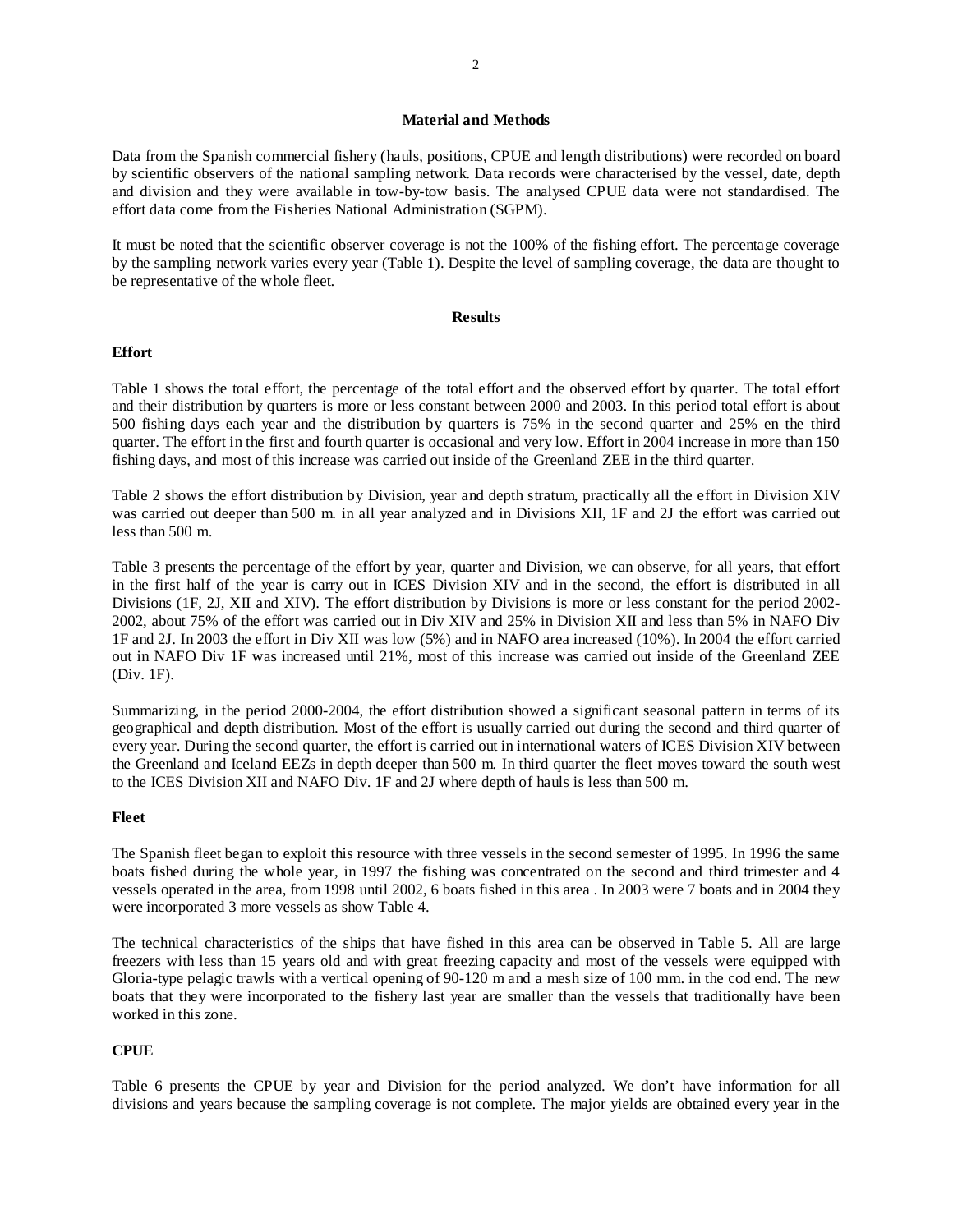Division XIV, in last year the CPUE in this Division has decreased, from 1 388 in 2003 to 1083 kg/hour in 2004. In Division XII the CPUEs always is smaller than in Division XIV and the smaller yields for this period have been obtained in the last year where the yield dropped from 875 kg/hour in 2002 to 575 in 2004. The Division where smaller yields are obtained are 1F and 2J, but in the last year the yield increased from 280 kg/hour in 2002 to 330 in 2004.

## **Catches**

Table 7 shows the Spanish best estimate catches by Division and year. To calculate the catches we use the CPUE observed by Division and raise this CPUE to the total Division effort. In the cases that we don't have Spanish CPUE information we have taken the German CPUE. The reason for taking the German CPUE is that the fleet characteristics and the fishing grounds of the Spanish and German fleet are similar. The Spanish catches before 2004 hang around 10 500 tons. In 2004 catches was increased till 11 674 tons due to the effort increase.

## **Discards**

Discard of *Sebastes mentella* are composed often of parasite fish by *Sphyrion lumpi*. The discards quantities vary annually, existing years in those that practically anything is not discarded and other where the discards it can represent 6% of total catches (2003) as it is show in Table 8. This variability can also be observed by Division in 2004 the discarded percentage is much larger in the Divisions XII, 1F and 2J.

In Division XIV, this variability can be due to that the percentage of discards does not depend directly on parasite fish by *Sphyrion lumpi*, but it is related with the haul catch. When the haul catch is very much the fish is discarded under worse conditions by the lack of time to elaborate the whole catch. When the catches are between the standard values there is enough time to elaborate the whole fish, even the one infected, and there is not discards. In Divisions XII, 1F and 2J the discards rates are more related with parasite fish.

## **Catches Length Distributions**

The catches length distributions in percentage by sex and total, Division and year are presented in Fig. 1 and Fig. 2. Table 9 shows the number of samples and the individuals measured by year and Division. We can observe that length distributions by sex in Division XIV are quite stable by year but is very different by sex, males present one mode around 39-43 cm, while the females length distribution have two modes, the first between 36-39 cm. and the second around 42-44 cm. For Divisions XII and 1F, females and males only have one mode around 35 cm., the female mode used to be one cm. more than the males. In Div. 2J the modes are less clear than in the others Divisions, this could be a problem of the sampling level. In 2004 the length distributions for males and females in Divisions XII, 1F and 2J are shifted two cm. less.

The total length distributions by Division and year present a clear difference between Division XIV and XII, 1F and 2J. The length range of the catches in Division XIV is 30-48 cm. and have one mode around 41-43 cm while in Divisions XII, 1F and 2J the range is 24-41 cm. and have one mode around 34-35 cm.

## **Sex Ratio**

Figure 3 shows the female sex ratio by Division and year. In Division XIV we can observe that the sex ratio is around 50% for all years except 2004 where the sex ratio is about 63%. In Division XII we can see a decrease trend between 2000 and 2004 in the sex ratio, in 2000 the value was 39% and in 2004 was 23%. In Div. 1F and 2J the sex ratio is very similar and constant between years and the value is about 40%.

### **Conclusions**

The Spanish pelagic fishery of redfish in the ICES areas XII and XIV and in the NAFO Div. 1F and 2J between 2000 and 2004 showed a significant seasonal pattern in terms of its geographical and depth distribution. The fishing season is occurs mainly during the 2nd and 3rd quarter of every year.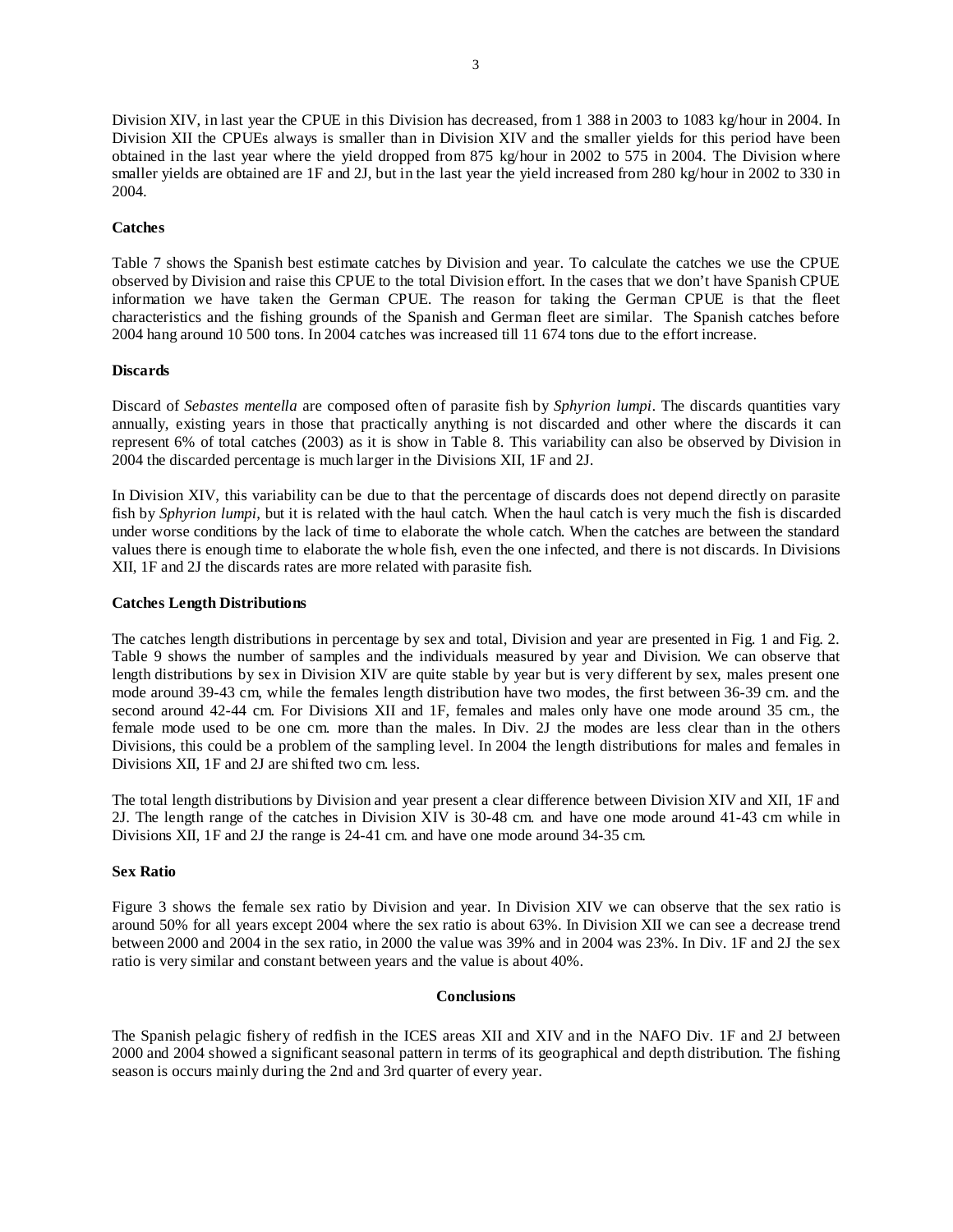In the second quarter the fleet operates in the area XIV, between the Greenland and Iceland EEZs, in depths greater than 500 m capturing fish of more size. Proportion of females in the catches is greater than the males, the female catches length distributions present two clear modes. The yields obtained in this quarter are larger.

In the third quarter the fleet move toward the south west to the ICES Division XII and NAFO Division 1F and 2J and depth of hauls is less than 500 m. The length distributions of the catches are smaller than those of the second quarter and show only one mode. Proportion of the males in the catches is larger than the females. The yields are smaller than those of the second quarter.

The fishery in NAFO area 1F and 2J is more similar to that one carry out in ICES Division XII than fishery in Division XIV, in particularly in the characteristics of the catches (distributions of sizes, sex ratios, yield, etc) and season.

#### **References**

Fernando González , Guadalupe Ramilo and Isabel Loureiro "Description of the Spanish pelagic fishery of oceanic redfish (*Sebastes mentella* Travin) in the North Atlantic (1995-2001)." 2002 NWWG WP Nº 4.

Hans-Joachim Rätz, Jens Ulleweit and Kay Panten "On the German Fishery and Biological Characteristics of Pelagic Redfish (Sebastes mentella Travin) 1991-2003." 2004 NWWG WP Nº 5.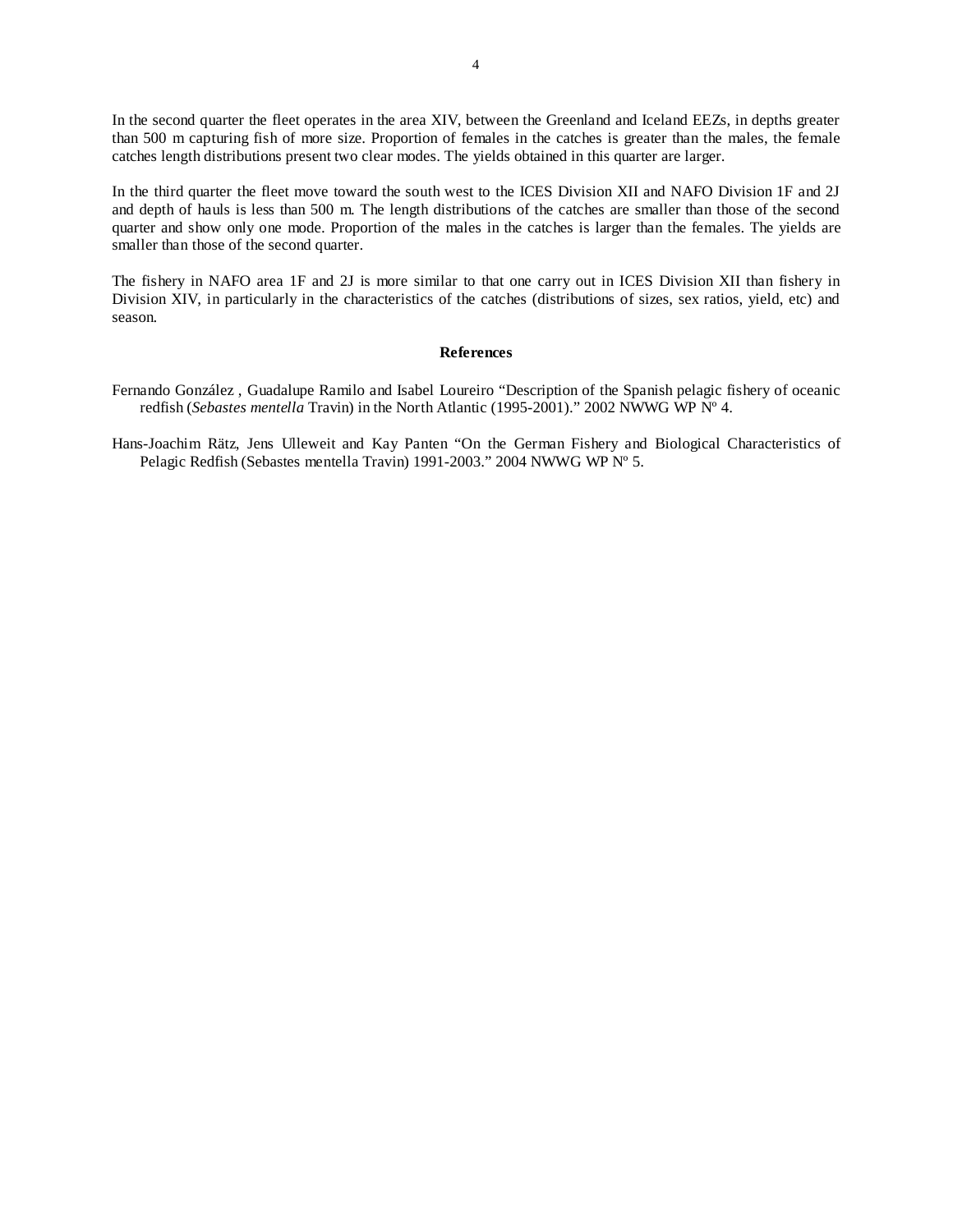|      |              | <b>Fishing days</b> | % by Quarter | <b>Days Observed</b> | % Observed |
|------|--------------|---------------------|--------------|----------------------|------------|
| 2000 | $Q-1$        |                     |              |                      |            |
|      | $Q-2$        | 424                 | 81,3%        | 107                  | 25%        |
|      | $Q-3$        | 87                  | 16,7%        | 55                   | 63%        |
|      | $Q-4$        | 10                  | 2,0%         |                      | $0\%$      |
|      | <b>Total</b> | 521                 | 100,0%       | 162                  | 31,1%      |
|      |              |                     |              |                      |            |
| 2001 | $Q-1$        |                     |              |                      |            |
|      | $Q-2$        | 391                 | 72,9%        | 88                   | 23%        |
|      | $Q-3$        | 144                 | 26,9%        | 63                   | 44%        |
|      | $Q-4$        | $\mathbf{1}$        | 0,2%         | $\mathbf{1}$         | 100%       |
|      | <b>Total</b> | 536                 | 100,0%       | 152                  | 28,4%      |
|      |              |                     |              |                      |            |
| 2002 | $Q-1$        |                     |              |                      |            |
|      | $Q-2$        | 328                 | 66,3%        | $71\,$               | 22%        |
|      | $Q-3$        | 116                 | 23,4%        | 24                   | 21%        |
|      | $Q-4$        | 51                  | 10,3%        | 11                   | 22%        |
|      | <b>Total</b> | 495                 | 100,0%       | 106                  | 21,4%      |
|      |              |                     |              |                      |            |
| 2003 | $Q-1$        |                     |              |                      |            |
|      | $Q-2$        | 339                 | 71,8%        | 81                   | 24%        |
|      | $Q-3$        | 133                 | 28,2%        | $\overline{4}$       | 3%         |
|      | $Q-4$        |                     |              |                      |            |
|      | <b>Total</b> | 472                 | 100,0%       | 85                   | 18,0%      |
|      |              |                     |              |                      |            |
| 2004 | $Q-1$        | $11\,$              | 1,6%         |                      | $0\%$      |
|      | $Q-2$        | 369                 | 55,0%        | 51                   | 14%        |
|      | $Q-3$        | 270                 | 40,2%        | $17\,$               | 6%         |
|      | $Q-4$        | $21\,$              | 3,1%         |                      | $0\%$      |
|      | <b>Total</b> | 671                 | 100,0%       | 68                   | 10,1%      |

**Table 1**- Spanish effort (total and percentage) in fishing days and observed effort by year and quarter.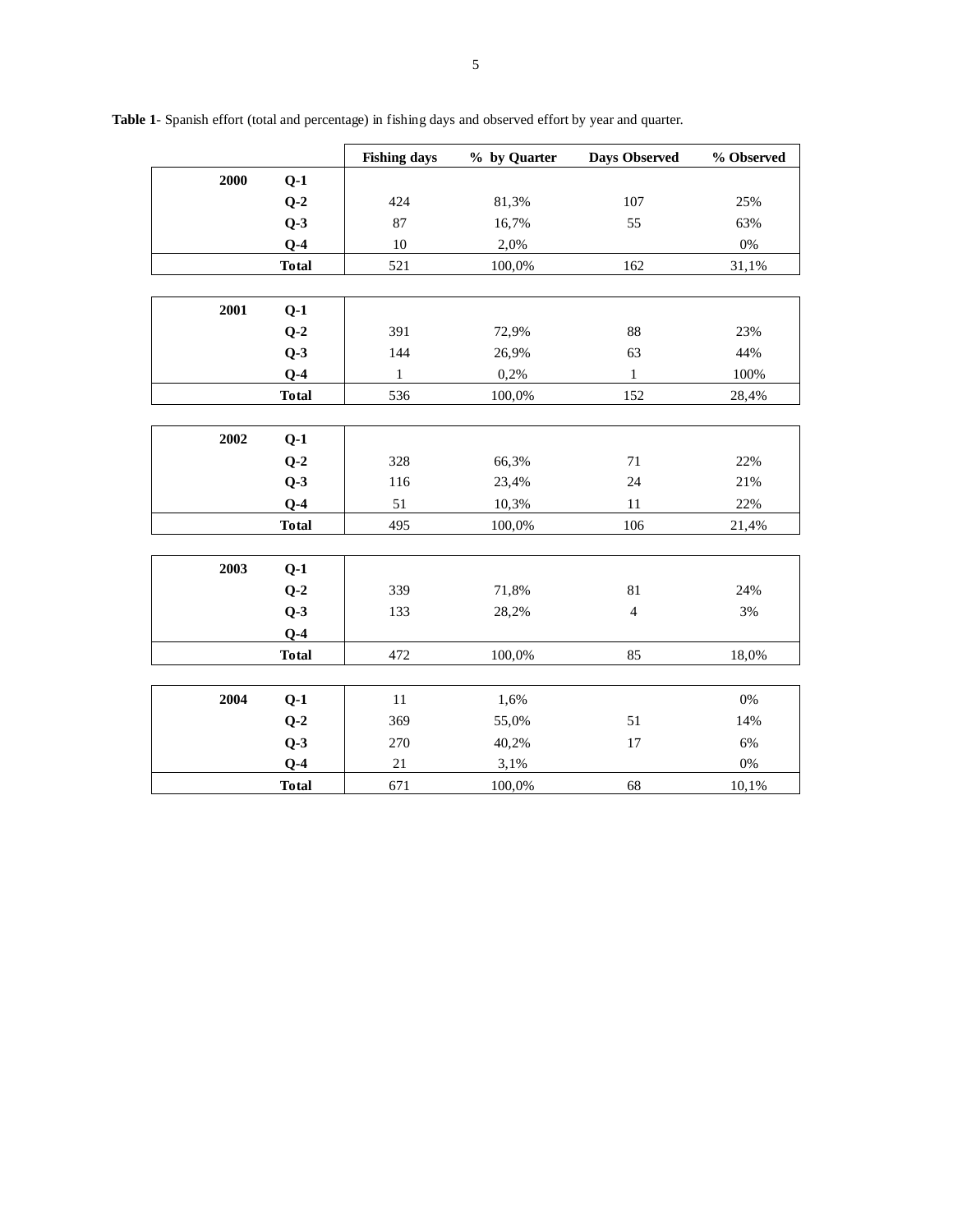|      | XIV     |      | XII   |      | 1F      |      | 2J      |      |
|------|---------|------|-------|------|---------|------|---------|------|
|      | $<$ 500 | >500 | $500$ | >500 | $<$ 500 | >500 | $<$ 500 | >500 |
| 2000 | 4%      | 96%  | 100%  |      | 100%    |      |         |      |
| 2001 | 4%      | 96%  | 100%  |      | 100%    |      | 100%    |      |
| 2002 | 2%      | 98%  | 100%  |      |         |      |         |      |
| 2003 | 0%      | 100% |       |      |         |      |         |      |
| 2004 | 0%      | 100% | 100%  |      | 100%    |      | 100%    |      |

**Table 2**- Percentage of the Spanish effort by year, Division and depth stratum.

**Table 3**- Percentage of the Spanish effort by year, quarter and Division.

|      |               | XIV    | XII    | 1F     | 2J    |
|------|---------------|--------|--------|--------|-------|
| 2000 | $Q-1$         |        |        |        |       |
|      | $Q-2$         | 100,0% |        |        |       |
|      | $Q-3$         | 5,0%   | 95,0%  |        |       |
|      | $Q-4$         |        |        | 100,0% |       |
|      | % by Division | 79,4%  | 18,6%  | 2,0%   |       |
|      |               |        |        |        |       |
| 2001 | $Q-1$         |        |        |        |       |
|      | $Q-2$         | 100,0% |        |        |       |
|      | $Q-3$         | 34,0%  | 64,5%  | 1,0%   | 0,5%  |
|      | $Q-4$         |        | 100,0% |        |       |
|      | % by Division | 72,2%  | 27,1%  | 0,6%   | 0,2%  |
|      |               |        |        |        |       |
| 2002 | $Q-1$         |        |        |        |       |
|      | $Q-2$         | 100,0% |        |        |       |
|      | $Q-3$         | 52,0%  | 48,0%  |        |       |
|      | $Q-4$         |        | 100,0% |        |       |
|      | % by Division | 78,0%  | 22,0%  |        |       |
|      |               |        |        |        |       |
| 2003 | $Q-1$         |        |        |        |       |
|      | $Q-2$         | 100,0% |        |        |       |
|      | $Q-3$         | 43,0%  | 17,0%  | 23,0%  | 17,0% |
|      | $Q-4$         |        |        |        |       |
|      | % by Division | 83,9%  | 4,9%   | 6,6%   | 4,7%  |
|      |               |        |        |        |       |
| 2004 | $Q-1$         | 100,0% |        |        |       |
|      | $Q-2$         | 100,0% |        |        |       |
|      | $Q-3$         | 27,0%  | 21,0%  | 48,0%  | 0,0%  |
|      | $Q-4$         |        | 38,0%  | 62,0%  |       |
|      | % by Division | 67,7%  | 9,7%   | 21,2%  | 1,5%  |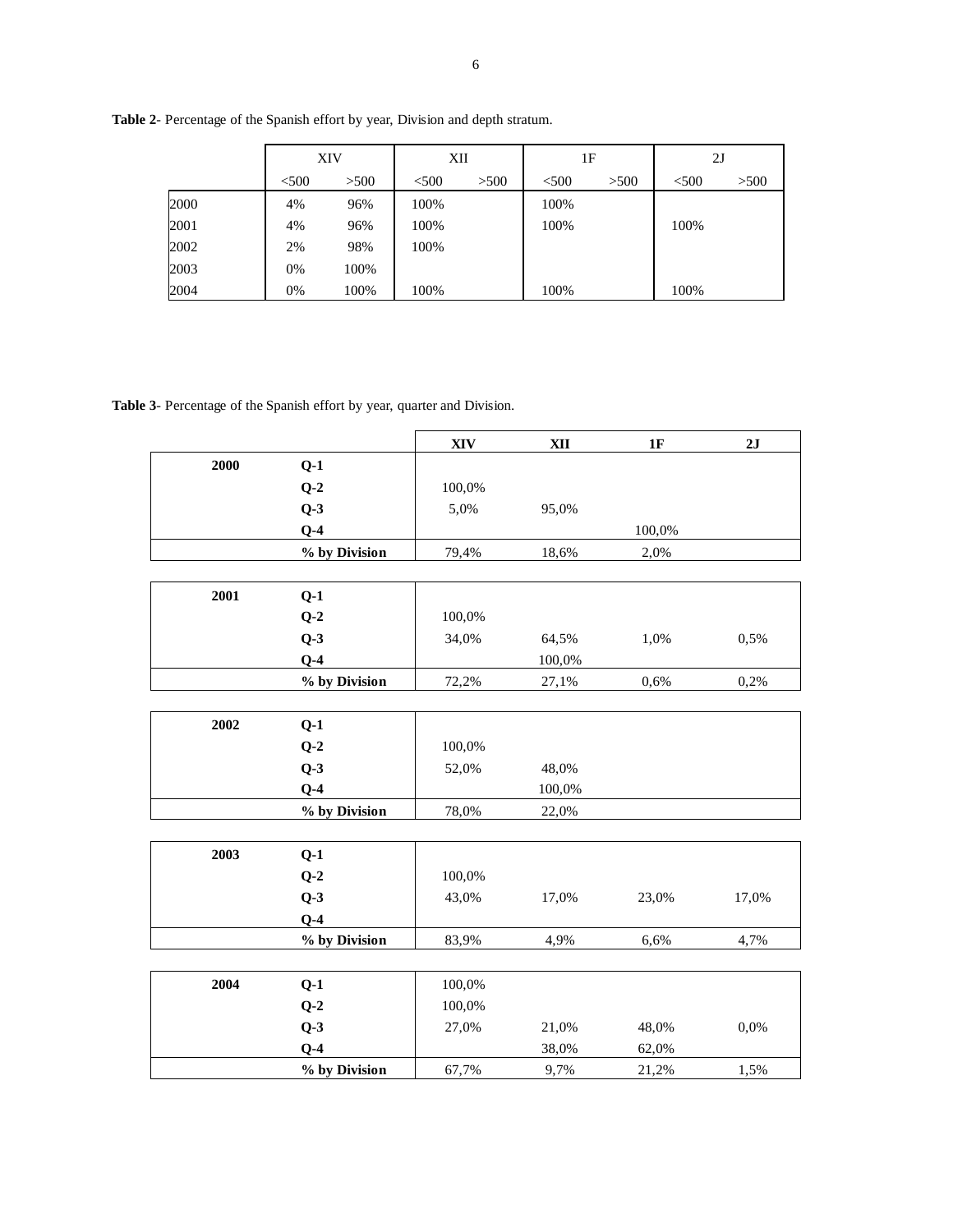| Number of vessels per year |      |      |      |      |      |      |      |      |      |      |
|----------------------------|------|------|------|------|------|------|------|------|------|------|
| Vessels                    | 1995 | 1996 | 1997 | 1998 | 1999 | 2000 | 2001 | 2002 | 2003 | 2004 |
| V1                         | X    | X    | X    | X    | X    | X    | X    | X    | X    | X    |
| V <sub>2</sub>             |      |      | X    | X    | X    | X    | X    | X    | X    | X    |
| V <sub>3</sub>             |      |      |      | X    | X    | X    | X    | X    | X    | X    |
| V <sub>4</sub>             | X    | X    | X    | X    | X    | X    | X    | X    | X    |      |
| V <sub>5</sub>             |      |      |      | X    | X    | X    | X    | X    | X    | X    |
| V6                         | X    | X    | X    | X    | X    | X    | X    | X    | X    | X    |
| V <sub>7</sub>             |      |      |      |      |      |      |      |      | X    | X    |
| V8                         |      |      |      |      |      |      |      |      |      | X    |
| V9                         |      |      |      |      |      |      |      |      |      | X    |
| <b>V10</b>                 |      |      |      |      |      |      |      |      |      | X    |
| <b>V11</b>                 |      |      |      |      |      |      |      |      |      | X    |

**Table 4**- Number of the Spanish vessels in the redfish fishery by year.

**Table 5**- Technical characteristics of the Spanish fleet in the redfish fishery.

| Vessels        | HP   | <b>GRT</b> | <b>Built</b> | Length $(m)$ | <b>Freezing Capacity (tons/day)</b> |
|----------------|------|------------|--------------|--------------|-------------------------------------|
| V1             | 2000 | 1866       | 1987         | 84           | 45                                  |
| V <sub>2</sub> | 2000 | 703        | 1988         | 67           | 30                                  |
| V3             | 1950 | 1075       | 1988         | 68           | 30                                  |
| V4             | 2000 | 995        | 1987         | 74           | 50                                  |
| V <sub>5</sub> | 2000 | 1236       | 1986         | 64           | 25                                  |
| V6             | 1950 | 1393       | 1986         | 68           | 40                                  |
| V7             | 700  | 400        | 2001         | 51           | 20                                  |
| V8             | 1223 | 461        | 2001         | 58           | 42                                  |
| V9             | 1645 | 505        | 2004         | 51           | 42                                  |
| <b>V10</b>     | 800  | 755        | 1999         | 51           | 24                                  |
| <b>V11</b>     | 1644 | 1319       | 2001         | 61           | 35                                  |

**Table 6**- Redfish Spanish CPUE (Kg/hour) by year and Division

| Spanish CPUE (kg/h) by División (2000-2004) |
|---------------------------------------------|
|---------------------------------------------|

|      | $\overline{\phantom{0}}$<br>$\sim$ | . . |     |     |
|------|------------------------------------|-----|-----|-----|
| Year | XIV                                | XII | 1F  | 2J  |
| 2000 | 1273                               | 814 | 181 |     |
| 2001 | 1082                               | 821 | 289 | 282 |
| 2002 | 1142                               | 875 |     |     |
| 2003 | 1388                               |     |     |     |
| 2004 | 1053                               | 575 | 330 | 331 |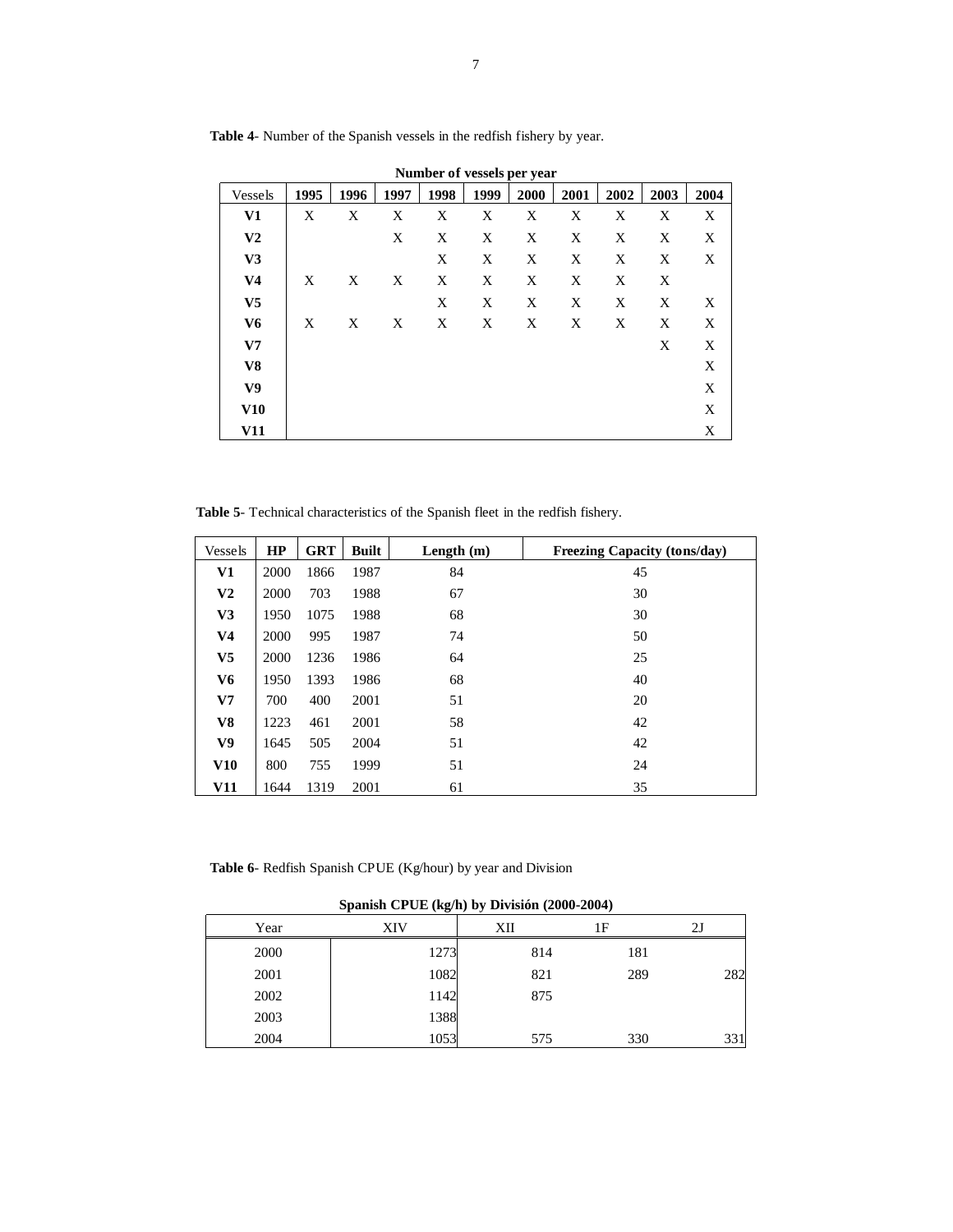## **Table 7**- Redfish Spanish catches (ton) by year and Division

|      | I chight incumbin optimism cutenes (tom) |      |     |      |                   |                   |       |  |  |  |  |
|------|------------------------------------------|------|-----|------|-------------------|-------------------|-------|--|--|--|--|
| Year | XIV                                      | XН   | 1F  | 2J   | <b>Total ICES</b> | <b>Total NAFO</b> | TOTAL |  |  |  |  |
| 2000 | 10146                                    | 716  | 32  |      | 10862             | 32                | 10894 |  |  |  |  |
| 2001 | 9009                                     | 1052 | 16  |      | 10062             | 22                | 10083 |  |  |  |  |
| 2002 | 7553                                     | 1397 | 0   |      | 8950              |                   | 8950  |  |  |  |  |
| 2003 | 9374                                     | 383  | 767 | 31 1 | 9756              | 1078              | 10834 |  |  |  |  |
| 2004 | 9996                                     | 794  | 829 | 56   | 10790             | 885               | 11674 |  |  |  |  |

**Pelagic Redfish Spanish catches (ton)** 

**Table 8**- Redfish discards percentage of the total catches of the Spanish fleet by year and Division.

|      | XIV   | XII    | 1F    | 2J    | <b>Total</b> |
|------|-------|--------|-------|-------|--------------|
| 2000 | 0,03% | 0,00%  | 0,00% |       | 0,03%        |
| 2001 | 0,00% | 1,14%  | 0,00% | 0,00% | 0,33%        |
| 2002 | 0,23% | 0,00%  |       |       | 0,22%        |
| 2003 | 6,39% |        |       |       | 6,39%        |
| 2004 | 0,25% | 10,38% | 8,29% | 7,75% | 1,36%        |

**Table 9**- Samples and sampled individuals of the Spanish length distributions by year and Division.

| Year                    | <b>XIVb</b> | XII            | 1F   | 2J  | Total |
|-------------------------|-------------|----------------|------|-----|-------|
| 2000 Num Length Samples | 112         | 30             | 4    |     | 146   |
| Sampled Individuals     | 19249       | 4945           | 421  |     | 24615 |
| 2001 Num Length Samples | 78          | 48             | 3    |     | 130   |
| Sampled Individuals     | 14417       | 9534           | 620  | 206 | 24777 |
| 2002 Num Length Samples | 48          | 9              |      |     | 57    |
| Sampled Individuals     | 9587        | 1675           |      |     | 11262 |
| 2003 Num Length Samples | 75          |                |      |     | 75    |
| Sampled Individuals     | 15135       |                |      |     | 15135 |
| 2004 Num Length Samples | 59          | $\overline{c}$ | 6    |     | 70    |
| Sampled Individuals     | 12156       | 349            | 1016 | 589 | 14110 |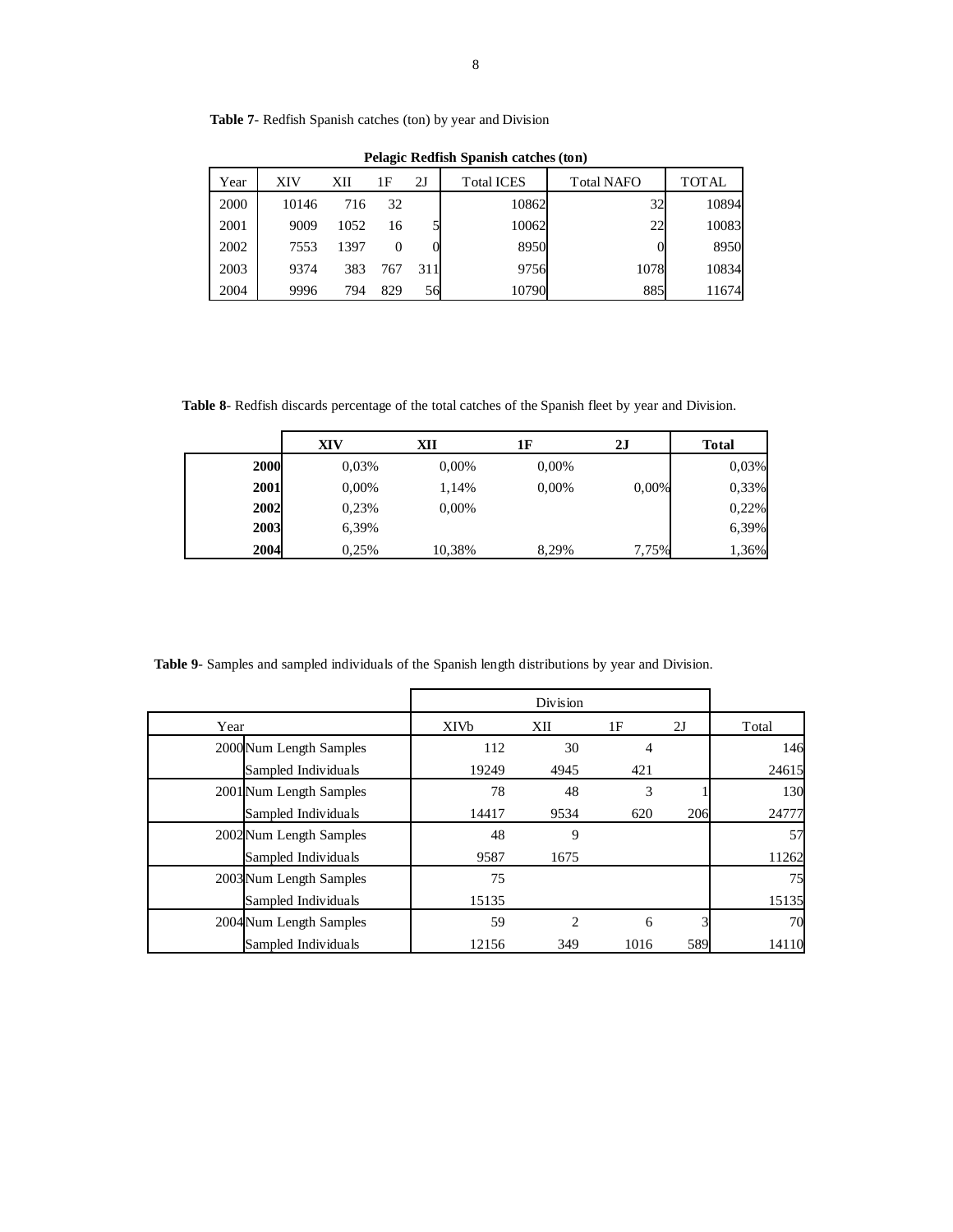

Fig. 1- Redfish Spanish length distributions by year, Division and sex.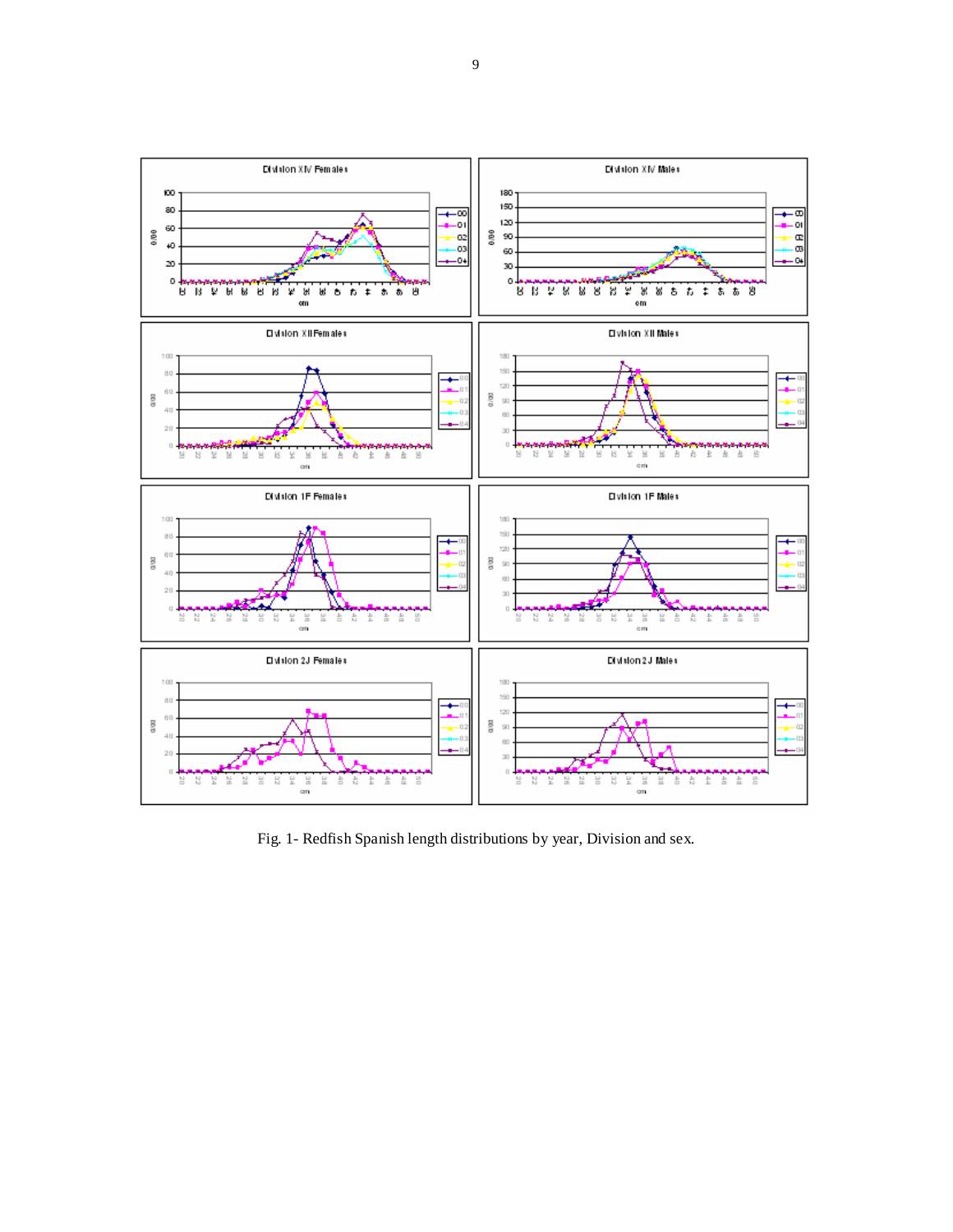

Fig. 2- Redfish Spanish Total length distribution by year and Division.